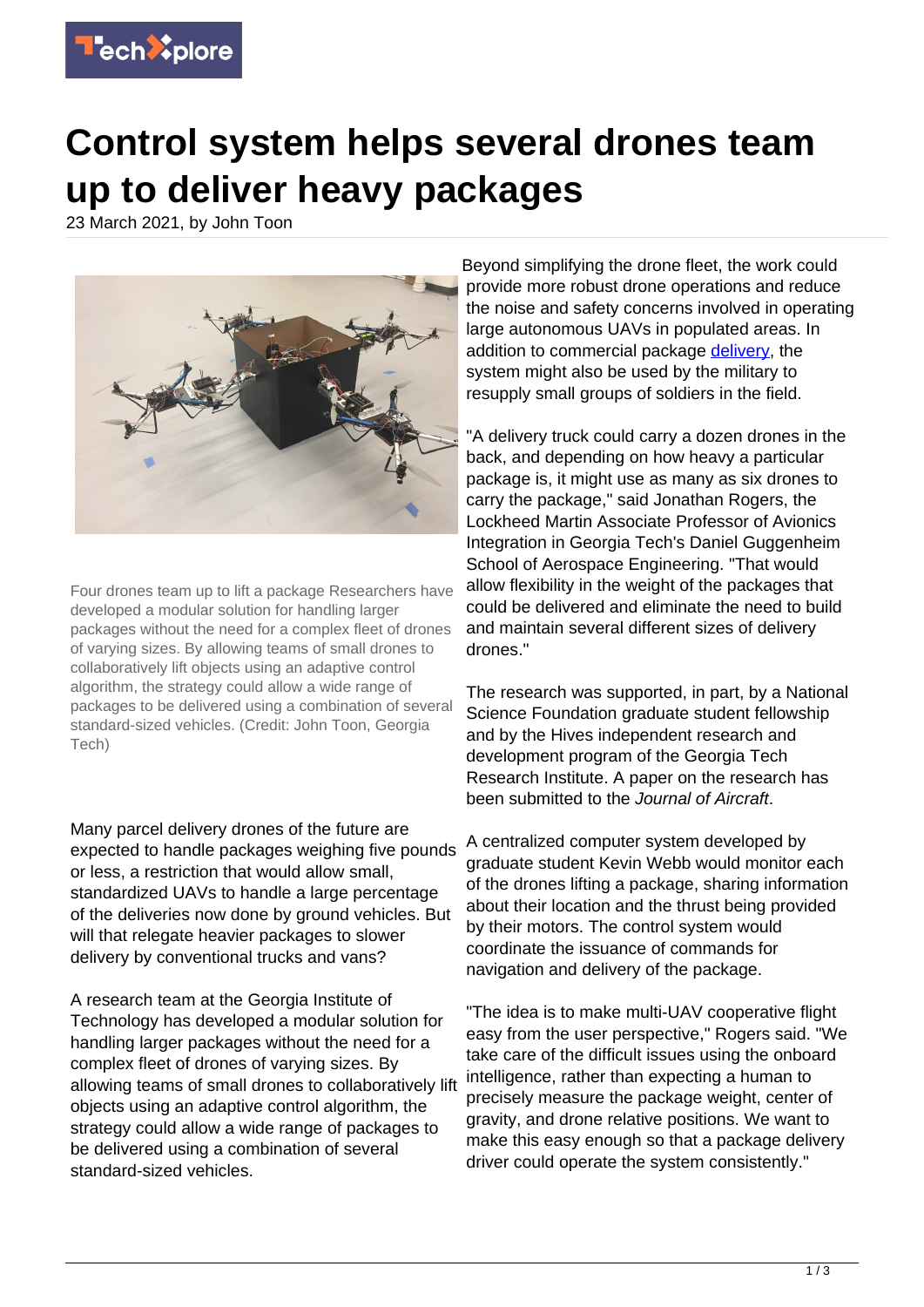

The challenges of controlling a group of robots connected together to lift a package is more complex in many ways than controlling a swarm of robots that fly independently.

"Most swarm work involves vehicles that are not connected, but flying in formations," Rogers said. "In that case, the individual dynamics of a specific [vehicle](https://techxplore.com/tags/vehicle/) are not constrained by what the other vehicles are doing. For us, the challenge is that the vehicles are being pulled in different directions by what the other vehicles connected to the package are doing."

The team of drones would autonomously connect to a docking structure attached to a package, using an infrared guidance system that eliminates the need for humans to attach the vehicles. That could come in handy for drones sent to retrieve packages and given an adequate investment, a system could that a customer is returning. By knowing how much thrust they are producing and the altitude they are maintaining, the [drone](https://techxplore.com/tags/drone/) teams could even estimate the weight of the package they're picking up.

Webb and Rogers have built a demonstration in which four small quadrotor drones work together to lift a box that's 2 feet by 2 feet by 2 feet and weighs 12 pounds. The control algorithm isn't limited to four vehicles and could manage "as many vehicles as you could put around the package," Rogers said.

For the military, the modular cargo system could allow squads of soldiers at remote locations to be resupplied without the cost or risk of operating a large autonomous helicopter. A military UAV package retrieval team could be made up of individual vehicles carried by each soldier.

"That would distribute a big lifting capability in smaller packages, which equates to small drones that could be used to team up," Rogers said. "Putting small drones together would allow them to do bigger things than they could do individually."

Bringing multiple vehicles together creates a more difficult control challenge, but Rogers argues the benefits are worth the complexity. "The idea of having multiple machines working together provides better scalability than building a larger device every time you have a larger task," he said.

"We think this is the right way to fill that gap."

Using multiple drones to carry a heavy [package](https://techxplore.com/tags/package/) could also allow more redundancy in the delivery system. Should one of the drones fail, the others should be able to pick up the load—an issue managed by the central control system. That part of the control strategy hasn't yet been tested, but it is part of Rogers' plan for future development of the system.

More research is also needed on the docking system that connects the drones to packages. The structures will have to be made strong and rigid enough to connect to and lift the packages, while being inexpensive enough to be disposable.

"I think the major technologies are already here, be fielded within five years to deliver packages with multiple drones," Rogers said. "It's not a technical challenge as much as it is a regulatory issue and a question of societal acceptance."

Provided by Georgia Institute of Technology